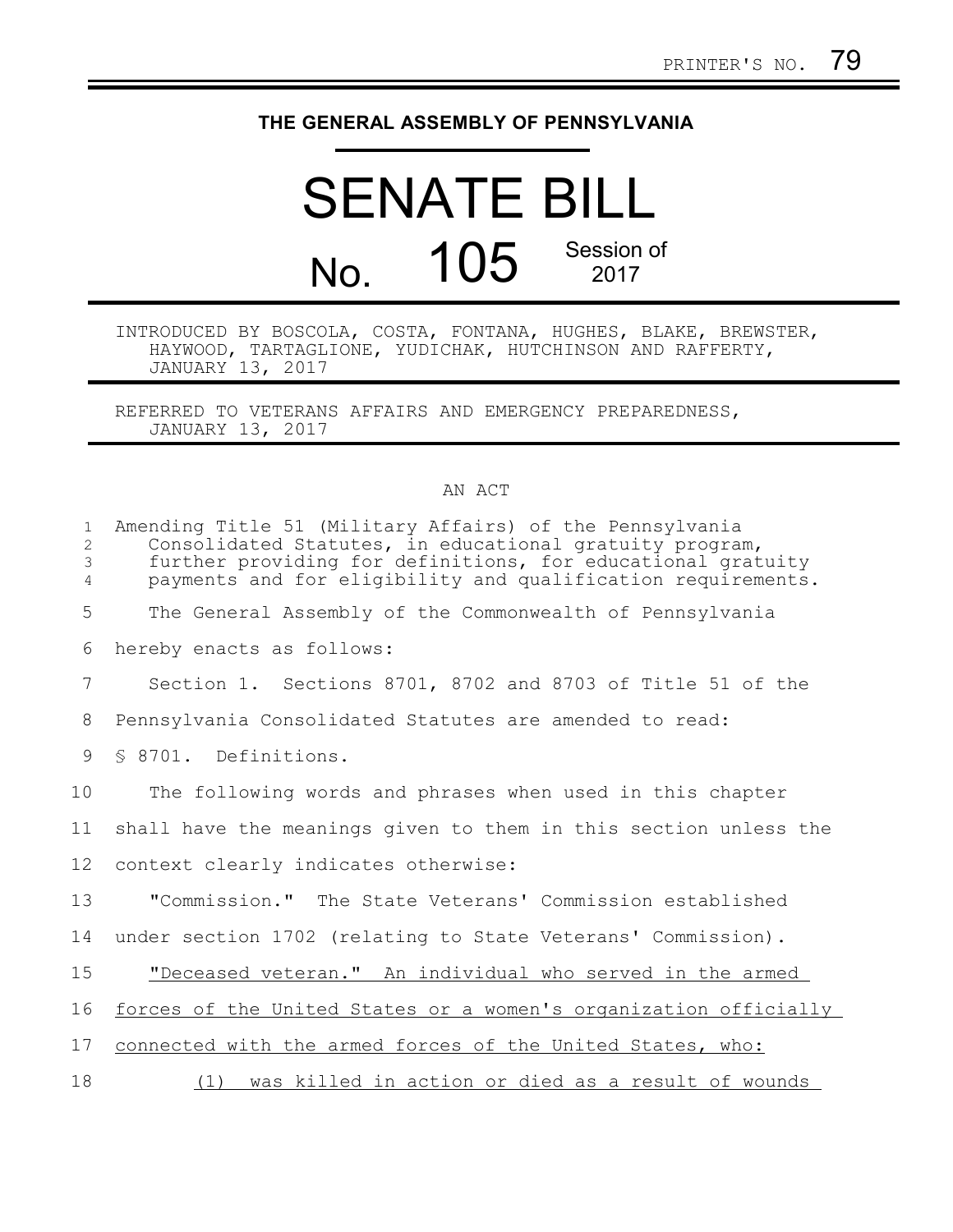| $\mathbf 1$ | incurred during a period of war or armed conflict or as a        |
|-------------|------------------------------------------------------------------|
| 2           | result of hostile fire or terrorist attack during peacetime,     |
| 3           | as determined by the department; or                              |
| 4           | died in service during a period of war or armed<br>(2)           |
| 5           | conflict.                                                        |
| 6           | "Disabled veteran." An individual who served in the armed        |
| 7           | forces of the United States or a women's organization officially |
| 8           | connected with the armed forces of the United States who:        |
| $\mathsf 9$ | was honorably discharged from the armed forces of<br>(1)         |
| 10          | the United States and certified by the United States             |
| 11          | Veterans' Administration as a 100% disabled veteran as a         |
| 12          | result of any of the following:                                  |
| 13          | service during a period of war or armed<br>(i)                   |
| 14          | <u>conflict; or</u>                                              |
| 15          | (ii) hostile fire or terrorist attack during                     |
| 16          | peacetime, as determined by the department; or                   |
| 17          | (2)<br>was honorably discharged from the military or naval       |
| 18          | forces of the United States and died as a result of any of       |
| 19          | the following:                                                   |
| 20          | (i) a service-connected disability, as certified by              |
| 21          | the United States Veterans' Administration, incurred             |
| 22          | during a period of war or armed conflict; or                     |
| 23          | (ii) hostile fire or terrorist attack during                     |
| 24          | peacetime, as determined by the department.                      |
| 25          | "Educational institution." Any college or university of the      |
| 26          | State System of Higher Education, a State-aided educational or   |
| 27          | training institution of a secondary or college grade or other    |
| 28          | institution of higher education, a business school, a trade      |
| 29          | school, a hospital school providing training for nurses, an      |
| 30          | institution providing courses in beauty culture, art, radio or   |
|             | 20170SB0105PN0079<br>-2 -                                        |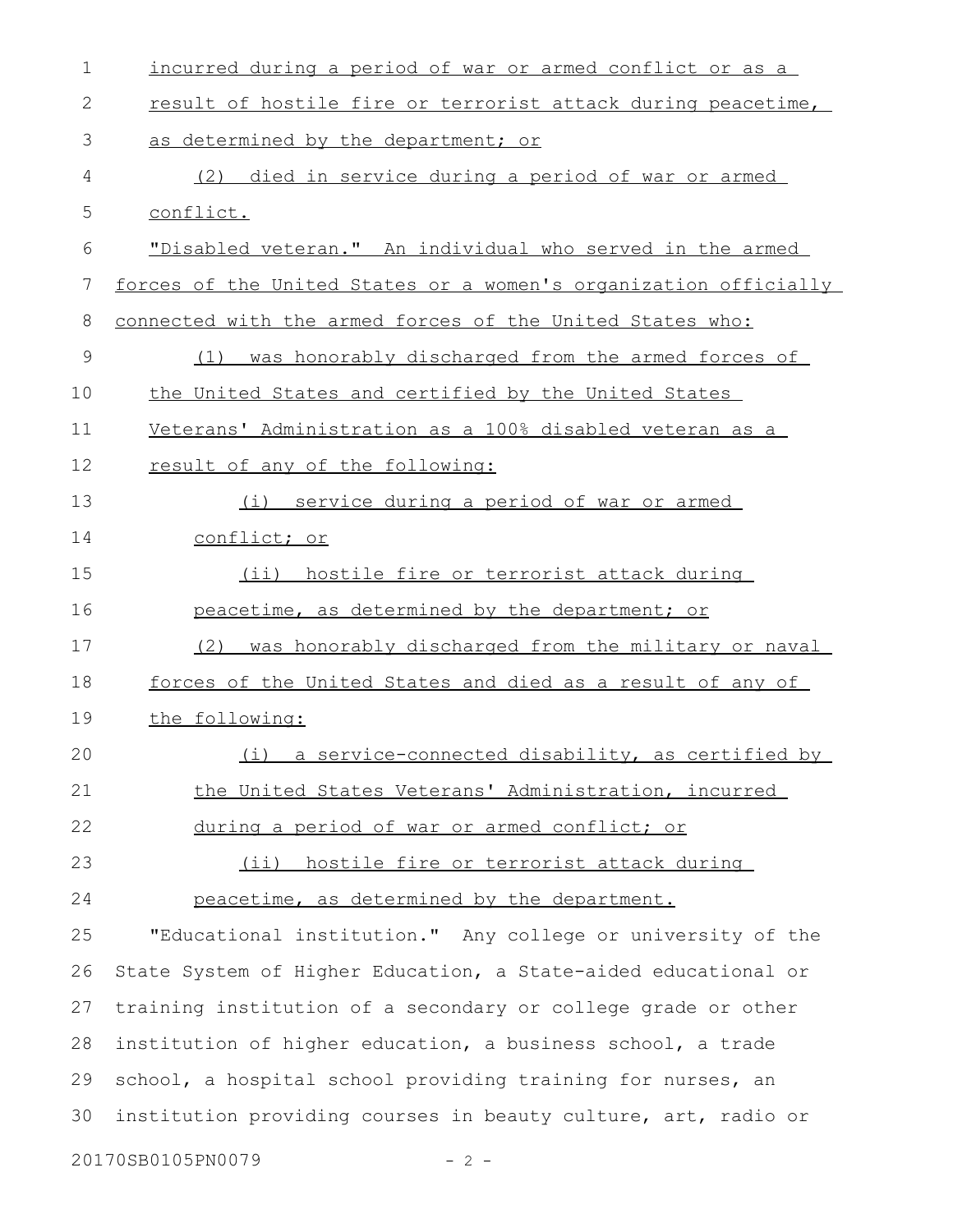undertaking or embalming, or such other educational training within this Commonwealth approved by the commission. 1 2

["Eligible disabled or deceased veteran." A person who served in the military or naval forces of the United States, or a women's organization officially connected therewith, who: 3 4 5

(1) was killed in action or died as a result of wounds incurred during a period of war or armed conflict or as a result of hostile fire or terrorist attack during peacetime (as determined by the Department of Military Affairs); 6 7 8 9

(2) died in service during a period of war or armed conflict; 10 11

(3) was honorably discharged from the military or naval forces of the United States and certified by the United States Veterans' Administration as a 100% disabled veteran as a result of service during a period of war or armed conflict or as a result of hostile fire or terrorist attack (as determined by the Department of Military Affairs) during peacetime; or 12 13 14 15 16 17 18

(4) was honorably discharged from the military or naval forces of the United States and died as a result of a service-connected disability (as certified by the United States Veterans' Administration) incurred during a period of war or armed conflict or as a result of peacetime hostile fire or terrorist attack (as determined by the Department of Military Affairs).] 19 20 21 22 23 24 25

"Qualified child." Any child [meeting] of a deceased veteran or disabled veteran who meets the requirements of section 8703 (relating to eligibility and qualification requirements). 26 27 28 29

§ 8702. Educational gratuity payments. 30

20170SB0105PN0079 - 3 -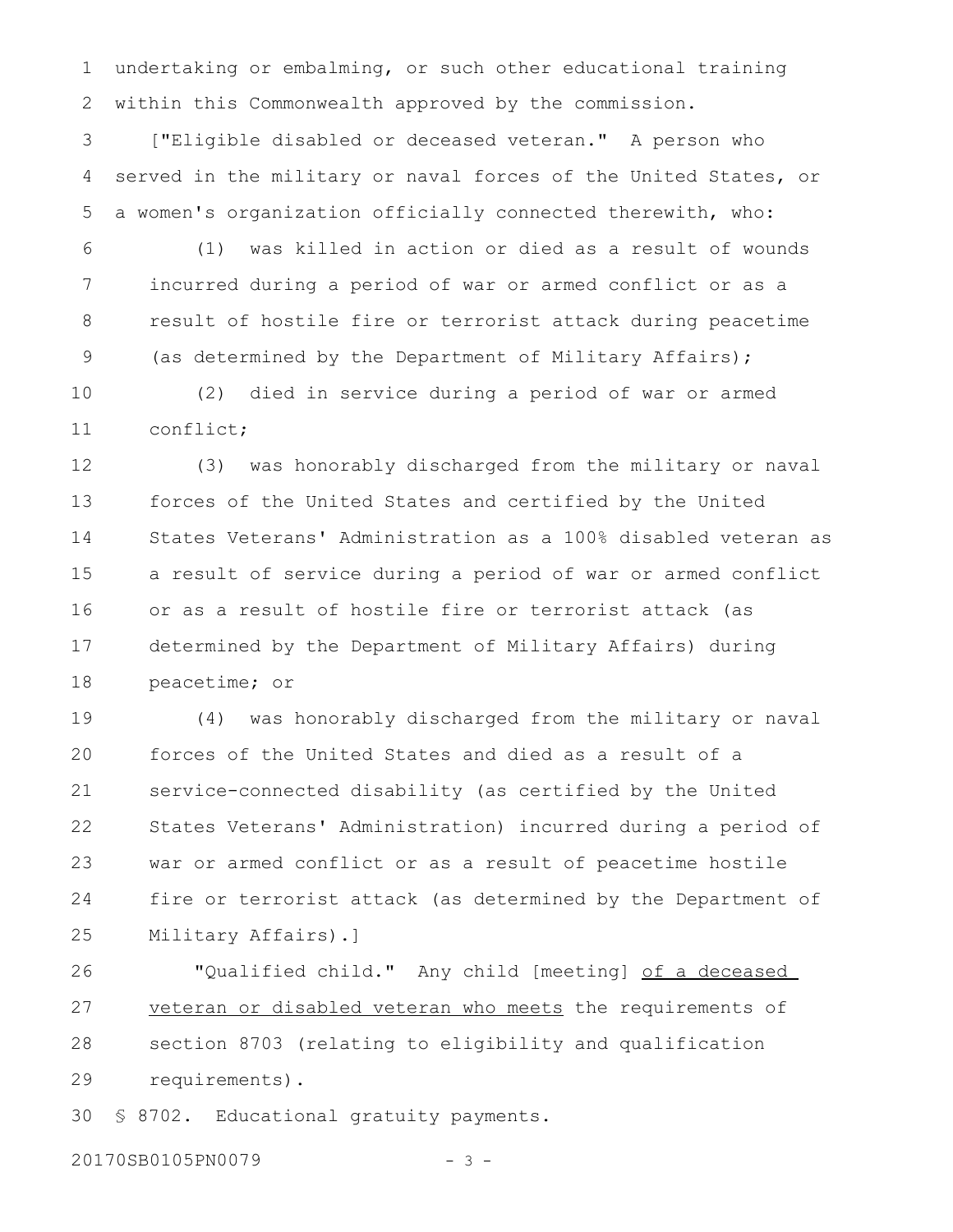(a) General rule.--The commission shall make educational gratuity payments not exceeding [\$500] \$1,000 per term or semester per qualified child to each approved educational institution upon submission by that approved educational institution of proof that bills have been incurred or contracted covering matriculation fees and other necessary fees, tuition, board, room rent, books and supplies for a qualified child in a definite amount for the school year. 1 2 3 4 5 6 7 8

(b) Records.--The commission shall attach the proof submitted under subsection (a) to the requisition prepared for payment out of appropriations made by the General Assembly for purposes of the educational gratuity payments. 9 10 11 12

(c) Duration of payments.--Whenever a qualified child is completing an educational or training course and becomes [23] 25 years of age before completing the course, the educational gratuity payment may be paid until the course is completed. No educational gratuity payments may be made for any qualified child for a period longer than [four] five scholastic years, provided, however, that the department may adjust the payments per term or semester per child so that the total payments do not exceed the amount of the appropriation. 13 14 15 16 17 18 19 20 21

§ 8703. Eligibility and qualification requirements. 22

(a) Eligibility standards.--The following requirements shall be used to determine the eligibility of applicants for educational gratuity payments. The applicant shall be: 23 24 25

(1) Not less than 16 years of age nor more than [23] 25 years of age. 26 27

(2) The child of [an eligible disabled] a disabled veteran or deceased veteran. 28 29

(3) A resident of this Commonwealth for a period of 20170SB0105PN0079 - 4 -30